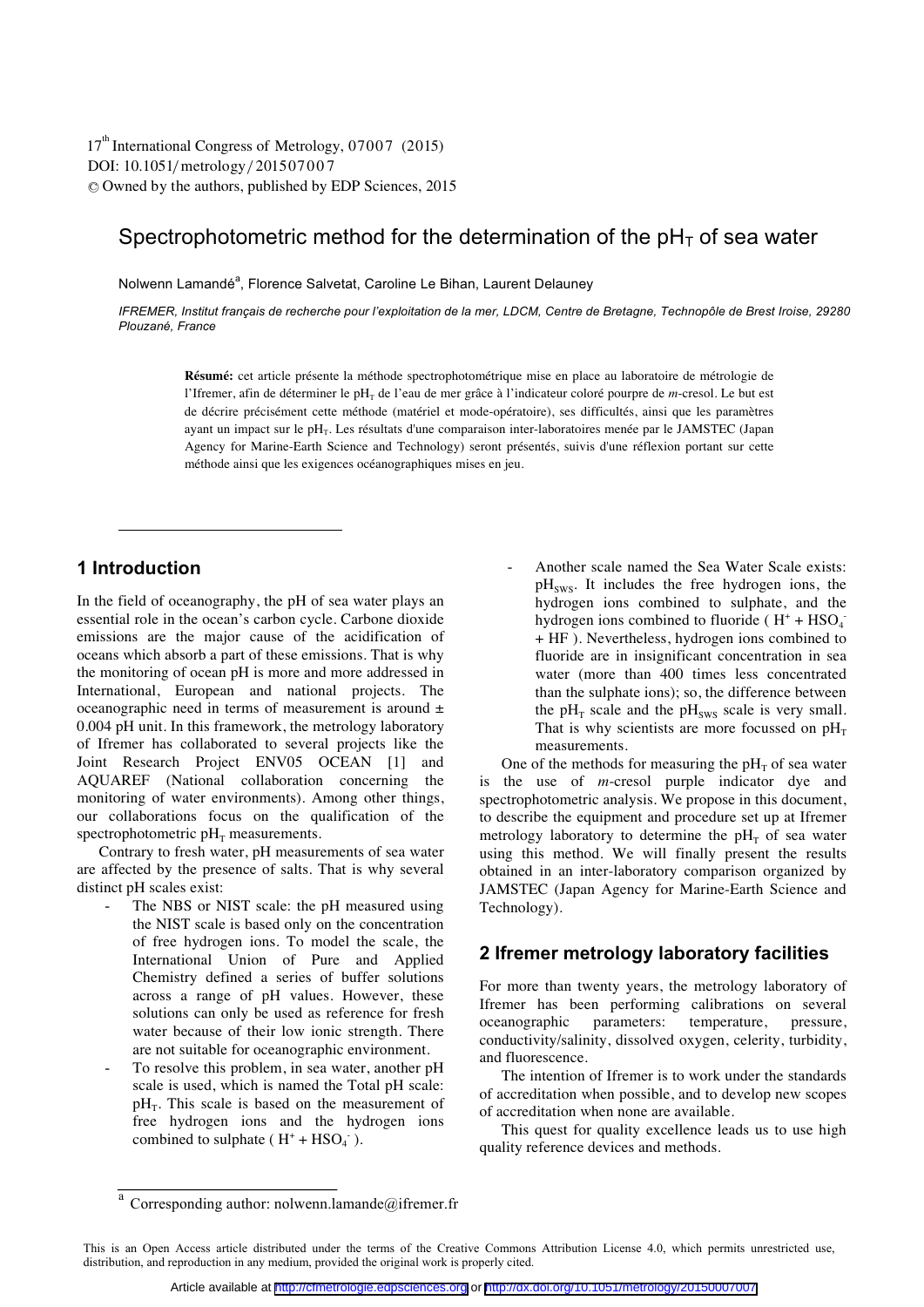### 2.1 Principle of the  $pH<sub>T</sub>$  spectrophotometric **method**

The spectrophotometric  $pH_T$  method is described in the Standard Operating procedure 6b (SOP 6b) [2].

The  $pH_T$  is determined by adding *m*-cresol purple indicator dye which colour changes depending on the  $pH<sub>T</sub>$ . For the sulphonephthalein indicators such as *m*-cresol purple, the acido-basic reaction of interest at sea water  $pH_T$ is the second dissociation:

 $\text{H}\Gamma_{\text{(aq)}} = \text{H}^{\text{+}}_{\text{(aq)}} + \text{I}^{\text{2-}}_{\text{(aq)}}$ Where I represents the indicator dye.

This dissociation occurs between 7.2 and 8.8 pH unit, which matches to the  $pH<sub>T</sub>$  of sea water.

Then, the total hydrogen ion concentration is calculated following the equation:

$$
pH_T = pK(HI^{-}) + log_{10} \frac{[I^{2-}]}{[HI^{-}]}
$$

The different forms of the indicator dye (HI<sup>-</sup> and  $I^2$ ) have different absorption spectrum, so, the spectral analysis allows to estimate  $\frac{I^{2-}}{I^{H-1}}$  and to obtain the value of the  $pH_T$ .

### **2.2 General illustration of the installation**

The spectrophotometric cells must be temperature regulated and is illustrated in Figure 1.



**Figure 1:** Cells temperature regulation arrangement.

The cell temperature regulation system consists of:

- A Huber temperature regulated bath, model CC130. Its volume is 10 litters (W x H  $x L = 29x$ 11 x 33 cm). This bath can be filled with sea water or fresh water. Its stability and drift are respectively better than ±0.003°C and 0.002°C.
- The spectrophotometric measurement is performed with a double-beam VARIAN CARY 1C spectrophotometer. It is regularly controlled with a calibration standard set (reference wavelengths are 440 nm, 465 nm, 546.1 nm, 590 nm, and 635 nm). These wavelengths are close to the wavelengths used in the procedure for  $pH_T$ measurement (cf. *4.3.2*).
- The spectrophotometric cells are high precision cells with a 10cm light path, made of Quartz, with their caps. The volume of cells is 28 mL.

To adjust temperature in the bath and in the cells, and to control temperature during measurement, two 100Ω Platinum Resistance Thermometers (PT100) plugged to a Black Stack thermometer readout are installed in the optical chamber of the spectrophotometer. These probes were previously calibrated.

To inject the *m*-cresol purple indicator dye, a calibrated  $10-100\mu$ L manual micropipette is used.

The temperature of the sample in the cells is regulated thanks to the bath. The system consists of a peristaltic pump, and drawing tubes in which the bath water regulated at 25°C circulates. The drawing tubes are insulated with foam to limit temperature exchanges with the atmosphere. Because of the beam that increases the temperature in the optical chamber, a fan is added to homogenise its temperature.

### **3 Protocol**

### **3.1. Adjustment of the temperature in the bath and in cells**

#### *4.1.1 Temperature in the Bath*

The recommendation of the Sop 6 b is to regulate the temperature in the bath at  $25 \pm 0.05$ °C. To adjust the temperature of the bath, we use a calibrated thermometer. Figure 2 shows three temperature recordings of the water bath for 30 minutes duration at minimum.



**Figure 2:** Water temperature recordings in the Huber Bath

The purple rings and pink triangles are with antievaporation insulated balls, and the blue cross, without. The criterion  $25 \pm 0.05^{\circ}$ C is completed in both cases.

However, the use of anti-evaporation balls limits temperature exchanges with room atmosphere, and also the evaporation of the water in the bath. As the volume of the bath is quite small, the evaporation might be a problem, and need to be limited by and anti-evaporation balls.

#### *4.1.2 Temperature in cells*

Following the Sop 6 b, the temperature in cells should be regulated at  $25 \pm 0.1$ °C. To check the efficiency of the cell temperature regulation, 2 spectrophotometric cells are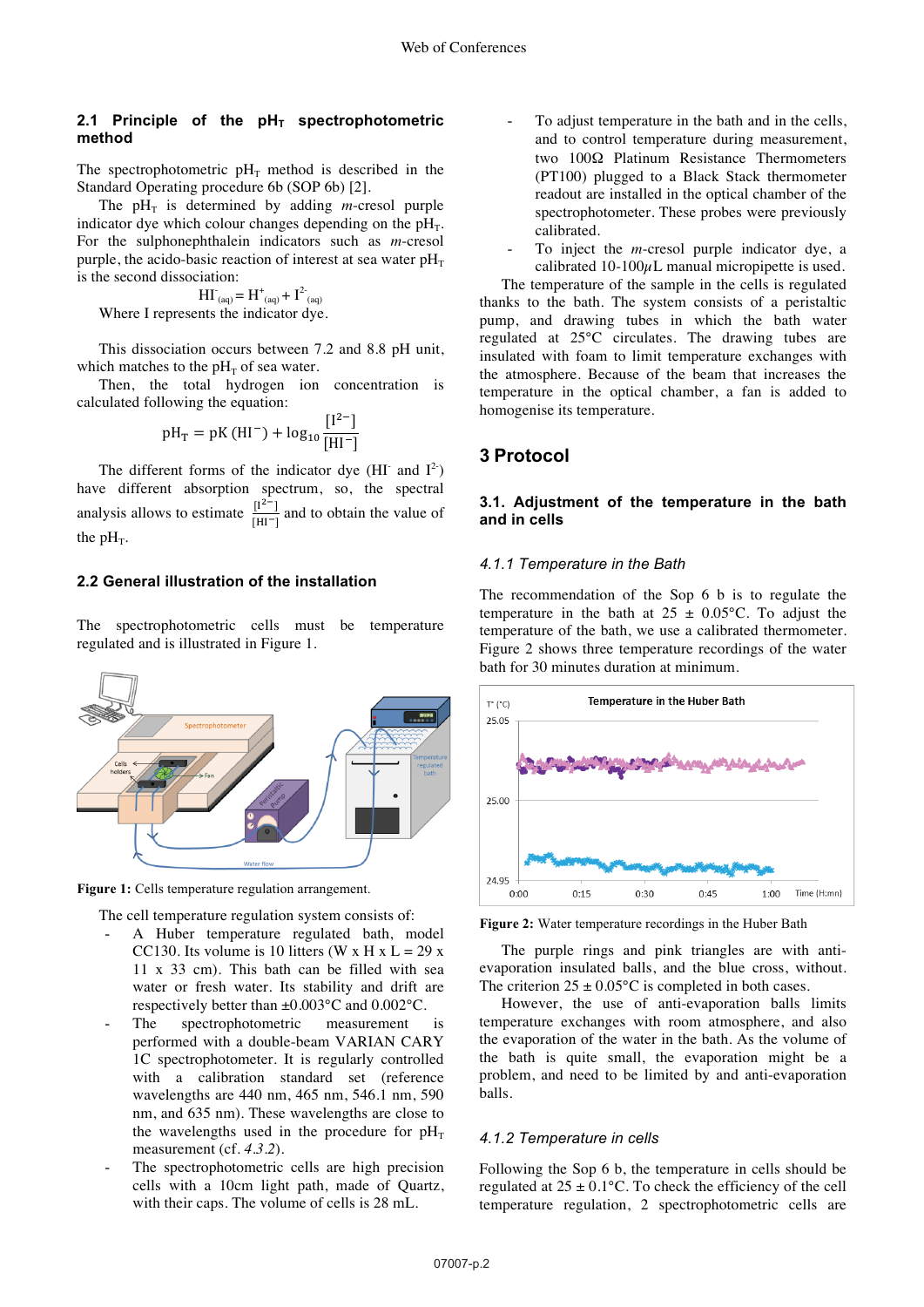filled with fresh water, placed in the holders, and a PT100 sensor is introduced in each of them.

For the first experiment, the temperature of the cells is only regulated with the bath (no fan). The spectrophotometer is switched on.



Figure 3: Temperature in cells when temperature is only regulated with the water drawn from the bath (no fan).

This experiment shows that we comply with  $25 \pm$ 0.1°C in the two cells. Then, a second experiment is performed, to check the temperature with the computer on, and the software loaded:



Figure 4: Temperature in cells with the computer on and the software loaded.

In Figure 4 we can see a big difference of temperature between the front cell and the back cell. To reduce this discrepancy, it has been decided to add a fan to homogenize the temperature in the optical chamber.



**Figure 5:** Temperature in cells with the fan on.

Figure 5 shows that the fan resolves the problem of difference of temperature between the two cells. During the 10 hours acquisition, the  $25 \pm 0.1$ °C requirement for temperature is fulfilled in both cells.

### **4.2 Sampling**

In order to avoid contaminations, the sampling procedure has to be performed quickly. Indeed, the sample should

not be in contact with air too long to prevent it from carbon dioxide pollution.

In our case, we fill manually the cells with a pipette. Cells are flushed 3 times with the sample. Then, the sample is introduced in the cells without filling the chimneys. Indeed, a free volume is necessary to allow shaking and thus homogenizing the sample. Afterwards, it will also allow the addition of the indicator dye.



**Figure 6:** Filling of cells

#### **4.3 Analyse procedure**

#### *4.3.1 Sample preparation*

Once the sample is introduced in the spectrophotometric cells, they are placed in a hermetic plastic bag, and immersed in the bath regulated at  $25 \pm 0.05$ °C during at least 1 hour.

The warmed sample cells are then removed from the bath; the outside part is cleaned and dried with optical paper. To homogenise sample, they are shaken. Right after shaking, it is necessary to adjust the level of the sample in both chimneys, like shown in Figure 6. Indeed, the interface air/sample must not disturb the beam and give a wrong absorbance value: the difficulty is to find the right quantity of sample to comply with this requirement. Then, cells are rapidly placed in the holders of the spectrophotometer. And 5 minutes minimum is needed before reading the absorbance in order to stabilise the temperature of the sample in cells.

#### *4.3.2 Absorbances reading*

Absorbances are measured and recorded at three wavelengths:

- 730 nm: a non-absorbing wavelength
- 578 nm: the wavelength corresponding to the absorption maxima of the base  $(I^2)$  form of the *m*-cresol purple
- 434 nm: the wavelength corresponding to the absorption maxima of the acid (HI<sup>-</sup>) form of the *m*-cresol purple.

This operation is repeated three times to estimate the stability of the measures. If a drift is detected, measurements are carried on. Then, the average of the measurements is calculated, and is expressed as  $A_{\lambda,0}$ . It refers to the absorbance value at the wavelength λ, before addition of dye.

Throughout the procedure, one of the two PT100 probe is used to monitor the temperature in the optical chamber.

#### *4.3.3 Addition of the m-cresol purple*

The dye is injected with the micropipette into the front cell after removing one of the cell caps. The quantity of dye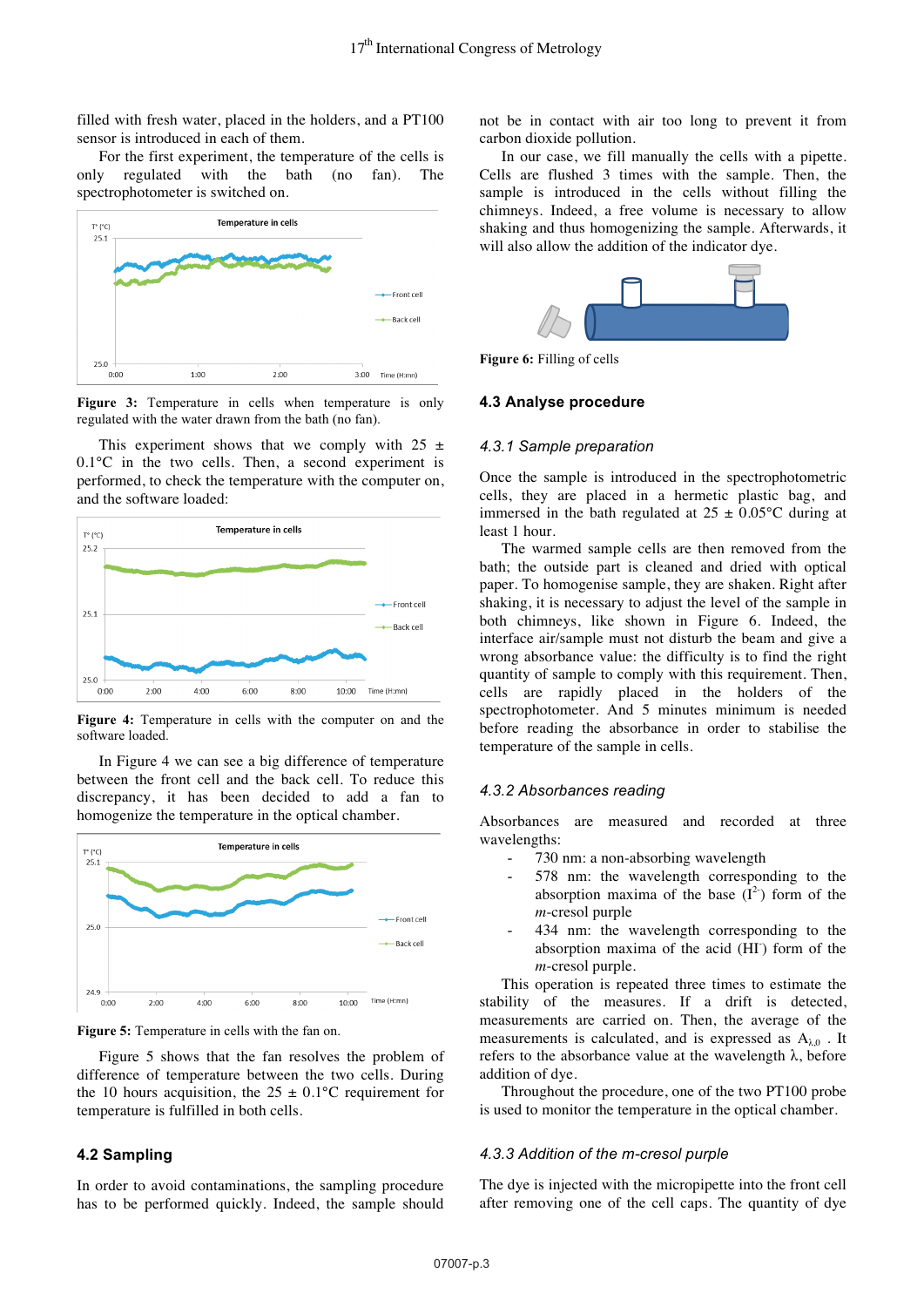added is commonly between  $50\mu$ L and  $100\mu$ L. The amount of dye required is that which produces absorbance values between 0.4 and 1.0 at each of the two absorbance peaks. A great care should be taken in order not to leave too much dye at the place of the cap in the chimney. Then, the cap is replaced, the cell is shaken, the sample level in chimney is adjusted, and the cell is finally replaced in its spectrophotometric compartment. The back cell is shaken too.

After waiting 5 minutes minimum, the absorbances are measured again for the same three wavelengths as before. The measurement protocol is the same as described in the paragraph 4.3.2.

For the 730 nm wavelength, the difference between the absorbance before the addition of dye and after should not be greater than  $\pm$  0.001. If so, this baseline shift might mean that:

- the cells are not placed in the same way in their holders,
- the levels in chimneys are not balanced as before,
- bubbles appeared in the cells which disturbs the light path of the beam.

Thereafter, the notation  $A_{\lambda, dye}$  will be used to refer to the average of the absorbance values at the wavelength  $\lambda$ , after addition of dye.

Like in 3.3.2., for each absorbance measurement, a temperature recording in the optical chamber is performed with one of the two PT100 probe.

At the end of the measurements, the second PT100 probe is inserted in one of the cell, and the temperature of the two PT100 is recorded during 15 minutes. This recording will give the temperature difference between the air in the optical chamber, and in the cell. This difference will be used to correct the temperature measured in the optical chamber during the recording of the absorbances. Then, this corrected temperature *T* will be used to make corrections for the  $pH<sub>T</sub>$  calculations.

## **5 Calculation of results**

#### **5.1 Correction of measured absorbances**

For the three wavelengths, subtract absorbances measured without dye from the corresponding absorbances measured after addition of dye:

$$
A'_{434} = A_{434, \text{dye}} - A_{434,0} \tag{1}
$$

$$
A'_{578} = A_{578, dye} - A_{578, 0}
$$
 (2)

$$
A'_{730} = A_{730, dye} - A_{730,0}
$$
 (3)

To correct absorbances value from any baseline shift, subtract the absorbance measured at 730 nm:

$$
A_{434} = A'_{434} - A'_{730} \tag{4}
$$

$$
A_{578} = A'_{578} - A'_{730} \tag{5}
$$

#### 5.2 Calculation of the pH<sub>T</sub> of sea water

The  $pH<sub>T</sub>$  of sea water is given with the following equation:

$$
pH_T = -\log_{10} K_2 \left[ \frac{\varepsilon_1 (nnd^{-2})}{\varepsilon_2 (Hind^-)} \right] + \log_{10} \left[ \frac{\frac{A_{578}}{A_{434}} \frac{\varepsilon_1 (HInd^-)}{\varepsilon_2 (Hind^-)}}{1 - \frac{A_{578} \varepsilon_2 (nnd^{-2})}{A_{434} \varepsilon_1 (nnd^{-2})}} \right] \tag{6}
$$

With:

$$
-log_{10}K_2\left[\frac{\varepsilon_1(nad^{-2})}{\varepsilon_2(Hind^-)}\right] = a + \frac{b}{T} + c \ln T - dT \quad (7)
$$

*T =* corrected temperature in Kelvin

Where:

 $a = -246.64209 + 0.315971 S + 2.8855 \times 10^{-4} S^2$  (8)

$$
b = 7229.23864 - 7.098137 S - 0.057034 S^2 \tag{9}
$$

$$
c = 44.493382 - 0.052711 S \tag{10}
$$

$$
d = 0.078134 \tag{11}
$$

$$
\frac{\varepsilon_1(HInd^-)}{\varepsilon_2(HInd^-)} = -0.007762 + 4.5174 \times 10^{-5} \times T \tag{12}
$$

$$
\frac{\varepsilon_2(Ind^{2-})}{\varepsilon_1(Ind^{2-})} = -0.020813 + 2.60262 \times 10^{-4} \times T \n+ 1.0436 \times 10^{-4} \times (S - 35)
$$
\n(13)

 *S =* practical salinity

#### **5.3 Correction of addition of the dye**

The addition of indicator dye to the sea water perturbs the  $pH_T$ . To minimize this impact, the pH of the indicator dye solution is adjusted. Nevertheless, it is necessary to add a correction for this addition to obtain the most accurate  $pH<sub>T</sub>$ measurements possible.

This correction can be determined experimentally. However, in our case it was given by the leader of the inter-laboratory comparison as follow:

$$
\left[\frac{A_{578}}{A_{434}}\right] corr = \frac{A_{578}}{A_{434}} + V \times \left[0.125 - 0.147 \times \frac{A_{578}}{A_{434}}\right] \tag{14}
$$

## **6 Results of the inter-laboratory comparison**

#### **6.1 Context**

The inter-laboratory comparison was organized by the JAMSTEC: the Japan Agency for Marine-earth Science and TEChnology. It was proposed in the framework of a ISO project of normalization of the spectrophotometric  $pH<sub>T</sub>$  method. 11 laboratories participated anonymously to the inter-laboratory comparison. The JAMSTEC sent to each laboratory an indicator dye solution (with the correction to apply for the addition of the dye, cf. **5.3**), and 5 bottles of sample to analyse.

#### **6.2 Ifremer results**

Ifremer metrology laboratory analysed the 5 bottles of sample following exactly the procedure previously described. For each bottle, 3 samples were analysed and the  $pH_T$  measured. The results are shown below: